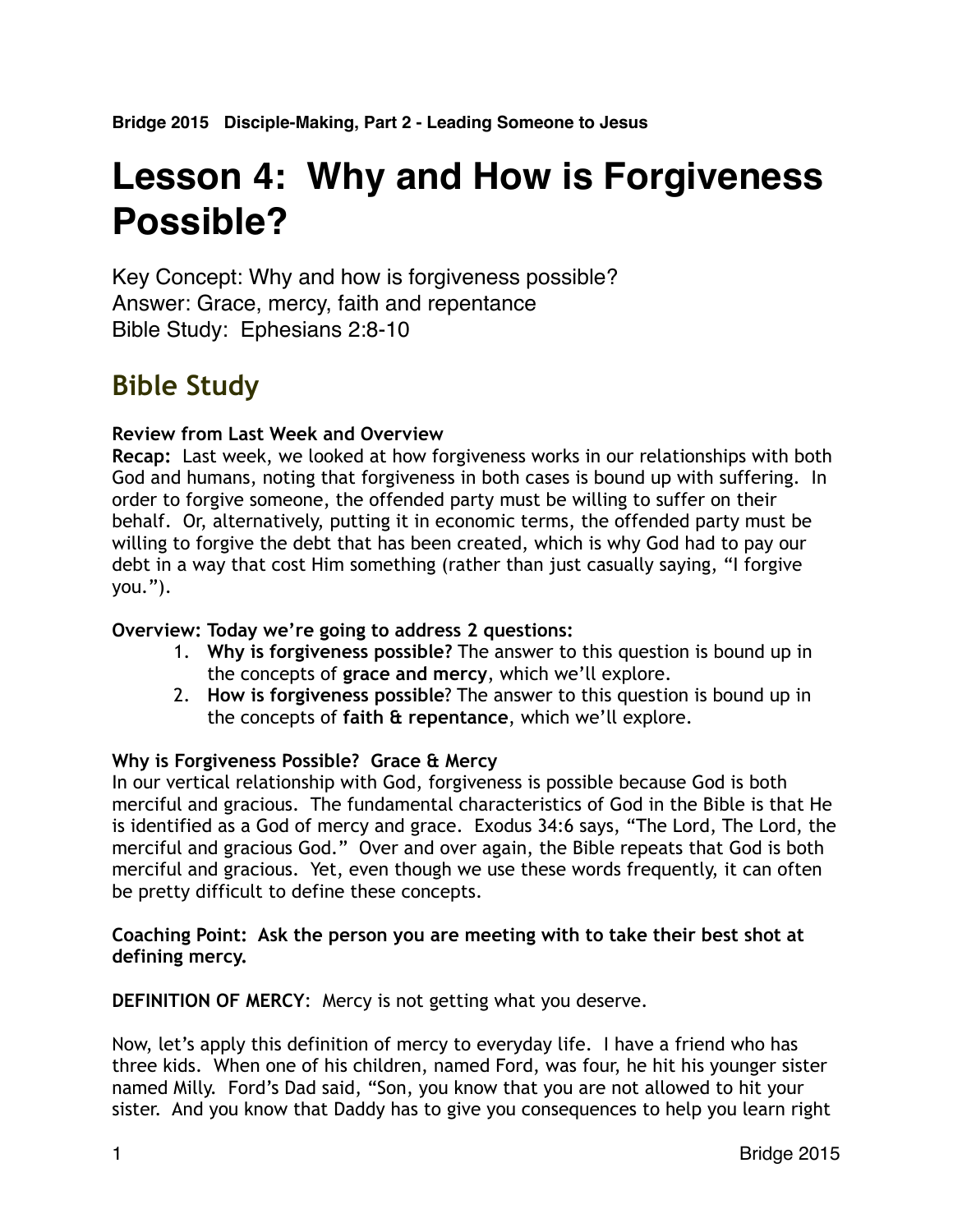from wrong and to remember to do the right thing." "Yes, Daddy," Ford replied, with his chin tucked, dreading his imminent consequence. But then, much to his surprise, his Dad said, "Son, you deserve a consequence, but I'm not going to give you what you deserve. Instead, I'm going to give you mercy." With a puzzled look on his face, Ford asked, "Dad, what is mercy?" It was obvious that Ford was altogether unsure whether this mercy thing could be trusted, until his Dad said once again, "Mercy is not getting the pow-pow that you deserve. Instead, you can go apologize to your sister and continue playing." Shocked. Ford was absolutely shocked by mercy and instantly drawn to it, so much so that when he found himself facing another consequence a mere 3 hours later, he quickly retorted, "Dad, I want mercy." Why? Because it sure is nice to get a break every once and a while and not get what you deserve. But contrast that with grace.

# **Coaching Point: Ask the person you are meeting with to take their best shot at defining grace.**

# **DEFINITION OF GRACE: Grace is getting what you don't deserve.**

Some of my friends use this plan: When their oldest child really blows it big-time, does something that is financially costly, that normally he would have to pay back like say he were, hypothetically, to take out a hammer and smash the tiles on the front porch because he was angry—their plan is to have the same talk, "You know you disobeyed Daddy and it hurts my heart. And you deserve to be disciplined for that action." But rather than disciplining you and making you pay for the tile, we're going to take the whole family to Disneyland. Then they'll spend the whole day reminding him, "Son, why are we here? Because of grace—we wanted to give you a gift that you didn't in any way deserve to help you understand our love and God's love." And, they also want him to know that grace is always expensive, so they will be intentional in letting him know that we're going to have to miss out on a few date nights to pay for the broken tiles and cut back in all sorts of budget categories to pay for Disneyland. Grace is costly. Always. And it comes as a gift of love, not because of performance.

The film *Les Miserables*, with actor Liam Neeson, helps illustrate this concept of grace. Jean Val-Jean is a hardened criminal. He was thrown in jail for stealing, and then rotted there for 19 years, and became calloused, bitter towards everything and everyone. When he got out, his suffering only intensified because the whole community treated him like a leper, a menace to society. Even though he had money to pay at places to stay, he was turned away because he was a convicted criminal. Finally, when he was about to lose hope, a townsperson pointed to the door of the bishop and said, "Go knock on that door over there—you'll be treated differently." He knocked and the bishop greeted him with a warm smile and immediately took him in.

After feeding him and giving him a bed for the evening, everyone retires for bed. Jean Val-Jean, however, awakens during the night and steals the bishops silver. In the process, the Bishop hears a commotion and comes into the room and Jean Val-Jean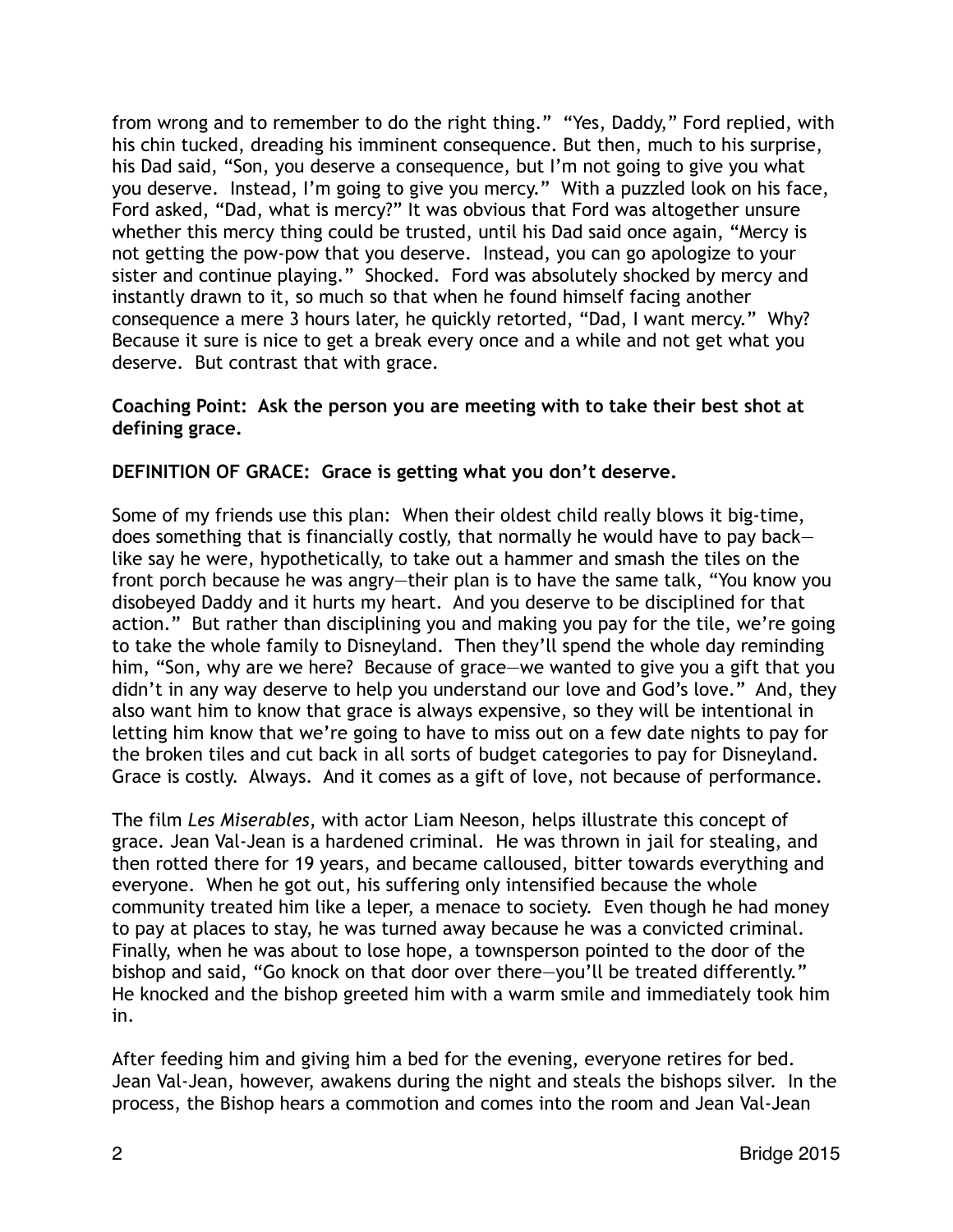knocks him out cold and flees the house. Shortly thereafter, Jean Val-Jean is apprehended by the law and returned to the bishop's home on charges of stealing the bishop's silver. Knowing that he is about to be thrown back in jail for life, Jean Val-Jean cannot even dare to look at the bishop. Yet, in a shocking twist, the bishop says, "I am glad to see you. Well, but how is this? I gave you the candlesticks too, which are of silver like the rest, and for which you can certainly get two hundred francs. Why did you not carry them away with your forks and spoons?" Jean Val Jean, speechless, can hardly believe his ears. Rather than convicting him for life, the bishop gives him the most valuable thing he owns.

He then leans over to Jean Val-Jean and says, "You no longer belong to evil. I've ransomed you from fear and hatred, and now I give you back to God." The bishop ransomed Jean Val-Jean, paying steep price, and gave him a gift that he did not deserve. That is grace. It is de-merited favor. It is getting something you don't deserve. And grace is what changes all of us.

We will never understand Christianity until we see ourselves in exactly the same position as Jean Valjean. That is the bad news that makes the good news so good. All of us stand before God as Valjean stood before the bishop: guilty, deserving judgment for the way we have wounded God and others. That is the bad news of Romans 3:23, "All of us have sinned and fallen short of the glory of God."

But here is the good news: *we* have a bishop in Jesus. The Bible in the book of Hebrews says He is a great high priest, who gave up not just candlesticks, but His *life*. Just as the priest whispered into Jean Val-Jean's ear, Jesus whispers into our ears, "My brother/My sister, you no longer belong to evil. I've ransomed you from fear and hatred, and now I give you back to God." That is why Jesus says in Mark 10:45 that He, the Son of Man, must die as a ransom - "For even the Son of Man did not come to be served, but to serve, and to give His life as a ransom for many." He ransomed us, not with candlesticks or silver, but with something far more costly, with His own life, with His broken body and shed blood. Grace… Amazing Grace. A gift that we don't deserve that changes us.

Now, before we move on, we should probably at least acknowledge one of the main objections that often comes up to a story that hinges on grace (as Christianity does). The objection often goes something like this: "If salvation is all of grace, not because of anything I do, then I can live like hell and it doesn't matter!"

Yes, but that is precisely the opposite of what happened with Jean Val-Jean. Jean Val-Jean was so affected by the grace of the bishop that he ends up becoming like the bishop, spending the rest of his life ransoming others from evil. Grace didn't motivate him to steal more but, instead, to love more and to give what he had received. He gives grace to prostitutes and misfits alike by hiring them, and even adopting little Cosette.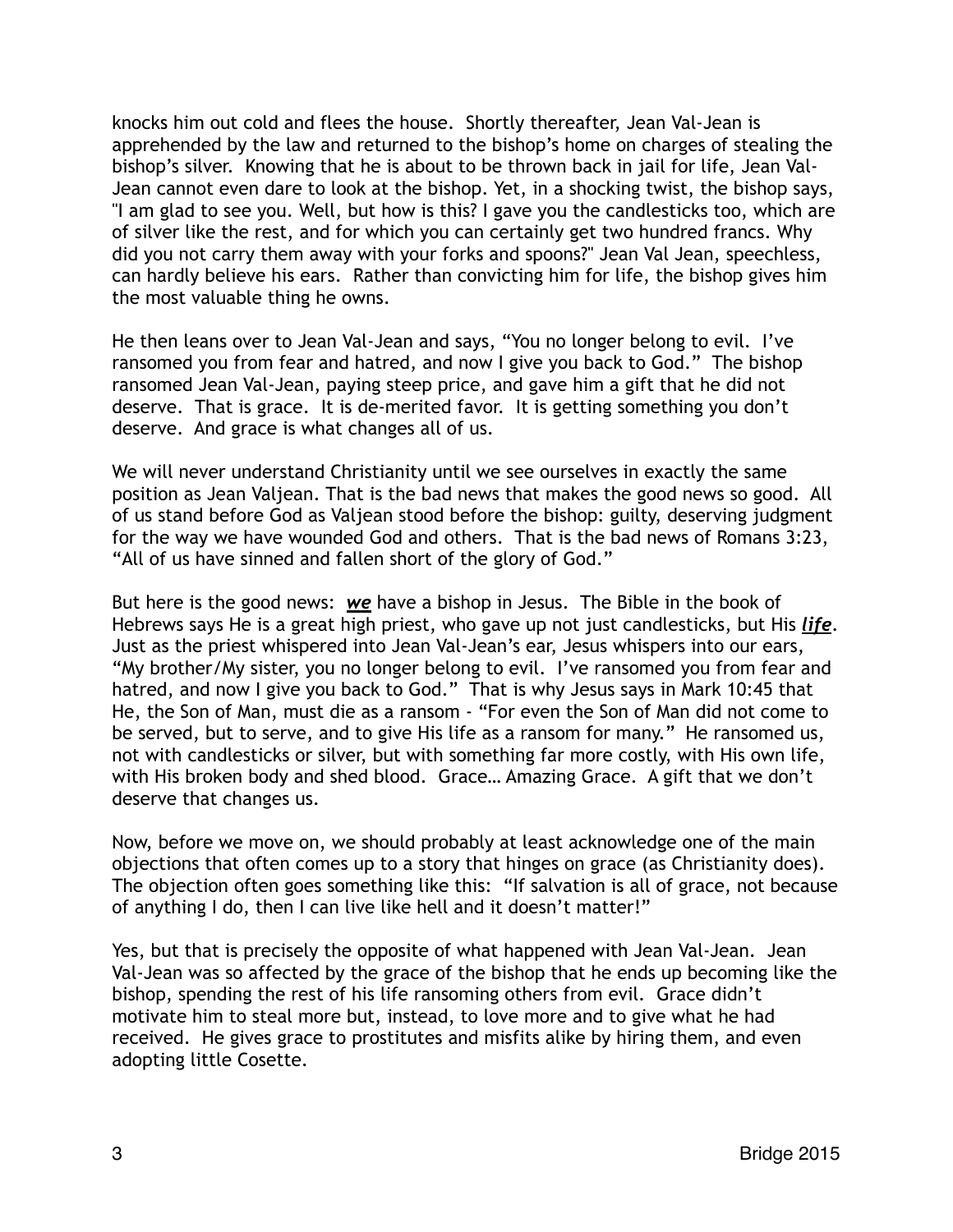Yeah, but that is Hollywood. What about real life? In real life, as well, grace motivates love and good deeds, not a life of lawlessness. Think about it. Imagine that you have a friend who relentlessly cleans the house, does the laundry, cooks dinner, and she just won't stop working. You ask her, "Why do you work so hard? Take a break." She responds, "I can't because I am trying to earn my husband's love. If I can ever get the house clean enough, then I am convinced he will love me." You fire back, "You don't have a husband, you have a slavemaster. Slaves hope that if they work hard enough that maybe, just maybe, their master will one day be kind to them and have affection for them. On the other hand, in a loving, healthy marriage, the reason you do good things for your spouse is **because** you love them and have received the gift of love from them, not the other way around.

Yes, you say, but where is this in the Bible? Ephesians 2:8-10 says this very thing: "For it is by grace you have been saved, through faith—and this is not from yourselves, it is the gift of God—not by works, so that no one can boast. For we are God's handiwork, created in Christ Jesus to do good works, which God prepared in advance for us to do." This says that grace makes us new. Then, after we have received grace by faith, we, as God's workmanship, go and do the good works He has planned for us. Grace, therefore, leads to good works, not evil. Note we said this happens by faith, which leads us to our second question. . . .

# **Coaching Point: The material that follows on faith and repentance you have already learned in the lesson on the gospel.**

# **How is forgiveness possible?**

This transaction of grace happens through 2 things: faith and repentance. **Coaching Point: Ask the person you are meeting with to take their best shot at defining repentance.**

#### **What is repentance?**

Repentance involves a two-dimensional directional change in a person's life. First, repentance requires that a person turn away from their sin – a horizontal change. For example, imagine that you intended to drive to Mexico. When you were in San Diego, you became confused and accidentally began driving north instead of south. When you realized this fact, the best thing for you to do would be to turn your car around and head in the opposite direction.

In much the same way, repentance requires you to turn from your sin and head in the other direction, but here is where the analogy breaks down. Repentance is not telling you simply to turn in the opposite horizontal direction, but it also requires you to turn to Jesus (Mark 1:15). Thus, repentance requires a vertical directional change as well. If you do not turn to Jesus, you will be fighting a losing battle of trying to defeat the power of sin in your own strength. Jesus wants us to repent, turn from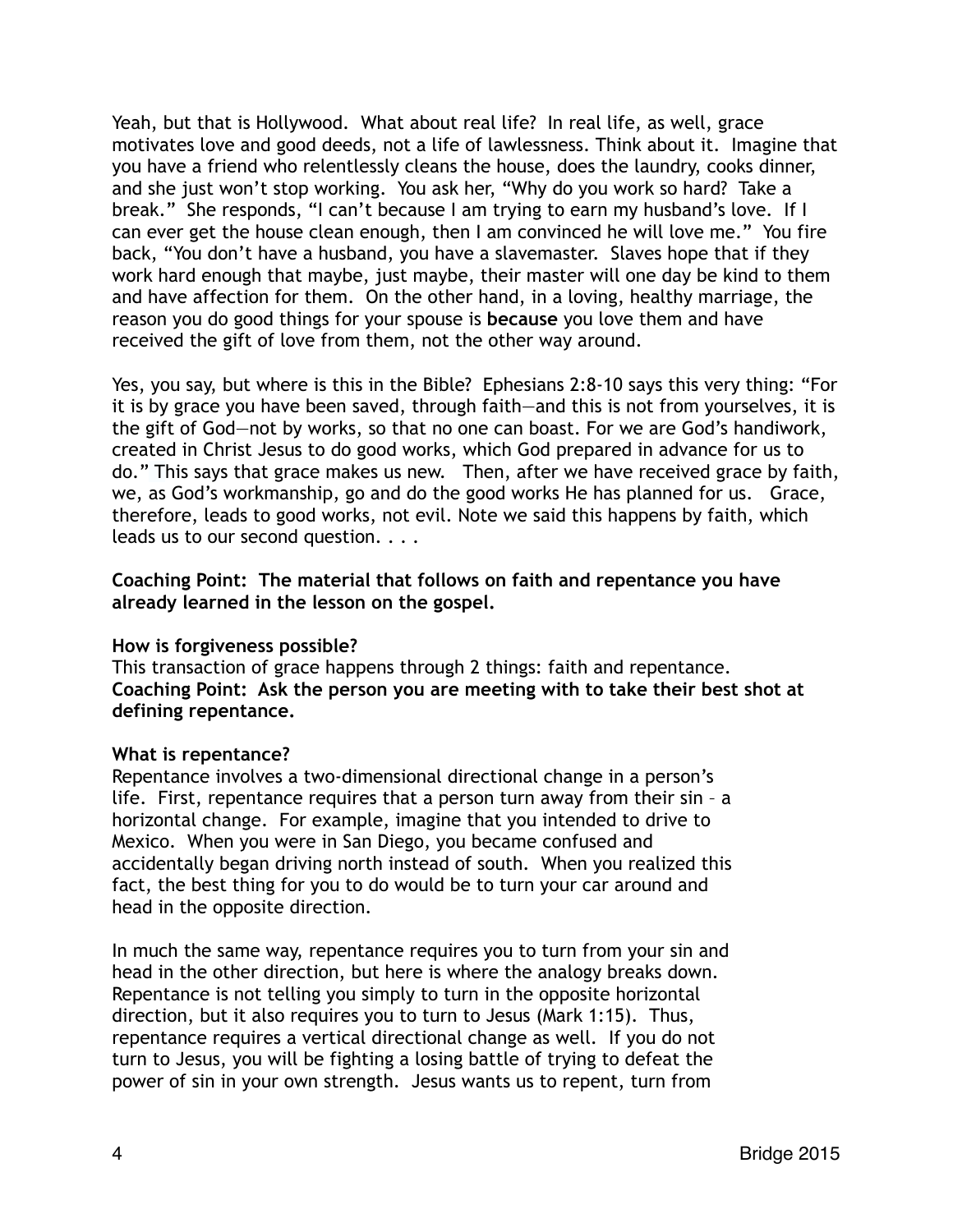our sin and turn to Him **in faith**, relying upon his strength to live a life that is free from sin's dominion.

# **What is faith?**

# **C Coaching Point: Ask the person you are meeting with to take their best shot at defining faith.**

Everyone has faith. For instance, you might say, "I have faith that my car will make the 900-mile journey." This may be a well-reasoned faith (you have taken it to a mechanic, had it serviced, and all indicators seem positive) or it may be a "blind leap of faith" (you know nothing about cars, haven't serviced it ever, but just think it will). Nevertheless, you put your faith in your car if you choose to get in it, even though, at the end of the day, you can't prove that the car will make it until it actually does. This holds true with other things in which we put our faith as well. We have faith that our job will provide for our family, that our spouse will love us, that immunizations will help our children – but we don't know for certain until these things actually happen.

# **Saving Faith is a decision of the will to put your trust IN Jesus**

Saving faith is a decision of the will to put your trust in Jesus as your Savior and Lord. Think of John 3:16 – whosoever believes IN Him shall have eternal life (also Romans 3:22). So, the amount of your faith is unimportant. Quantity is irrelevant – quality is, however, extremely relevant, and quality is determined by what your faith is in.

It may be tempting to try to trust in our works. Many people think they can build a bridge that will help them cross the chasm that separates them from God, and this bridge is called the Good Works Bridge. They try desperately to serve the poor, be kind to others, and perform a host of various good works. But the chasm separating God and man is far too wide for any Good Works Bridge to span the distance.

And, what is even worse, even if a Good Works Bridge could reach across the chasm, God's holiness would destroy us once we crossed the bridge and entered His presence. Sinful beings cannot be in the presence of a Holy God. Therefore, to solve the problem of the chasm separating God and man, God laid down His own bridge in the form of the cross, and as we walk across this bridge we are made holy through the blood of Jesus. Thus, saving faith is repenting, turning from sin and self-trust, and trusting in Jesus Christ and His promises.

# **Faith isn't in conflict with reason and intellect**

Often it is said, "Just have faith," and what is meant is that you need to stop thinking and just believe. But Jesus didn't ask Thomas in John 20:24-29 to turn off his brain. Instead, he encouraged him to think hard. "Thomas, put your hands in my side here and feel the wound. Think Thomas. Remember this wound that I suffered. It really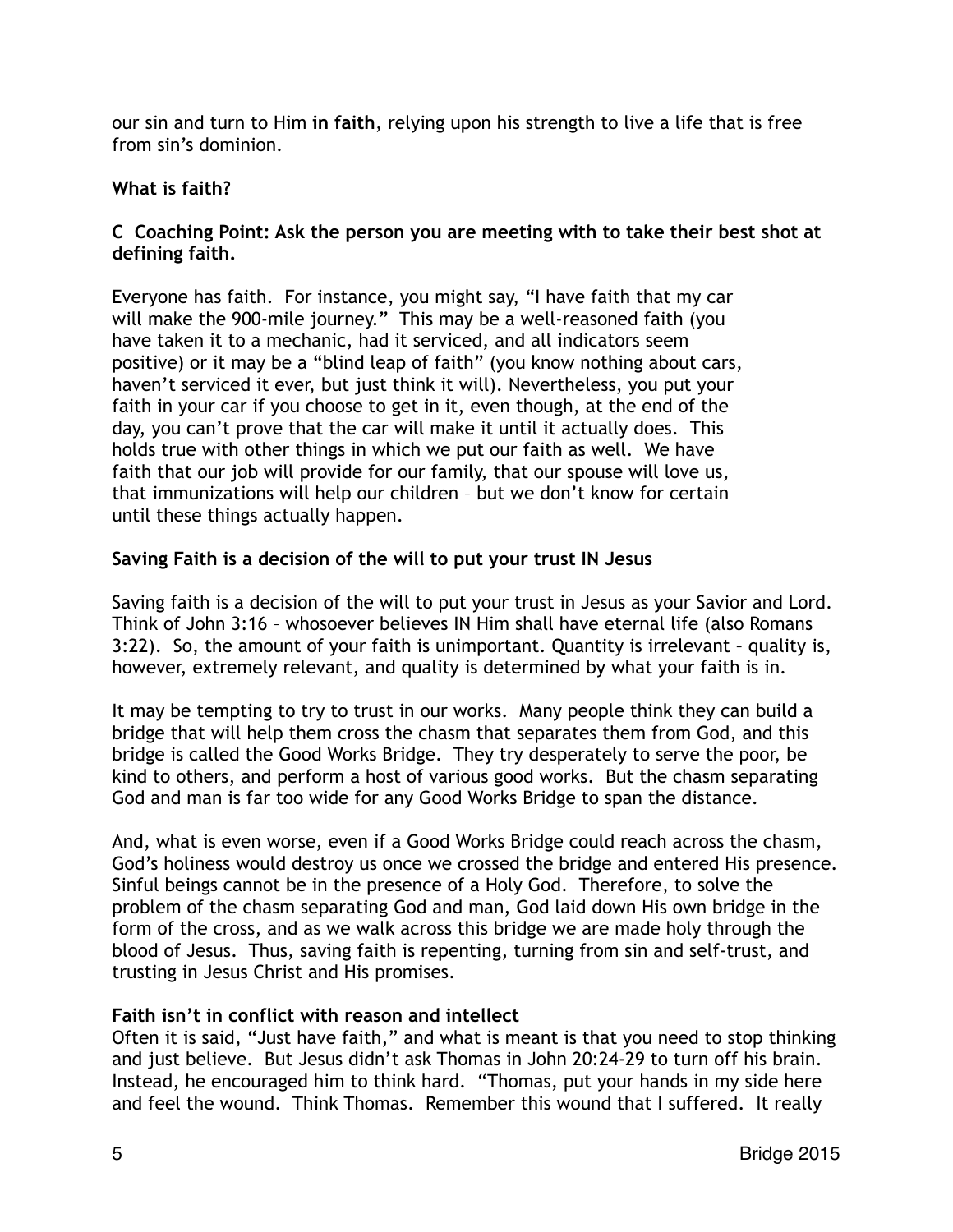is me." Jesus says believe or have faith because of the evidence that is before you. Think.

# **Yet faith isn't mere intellectual belief**

You must understand that saving faith is not merely an intellectual belief. The Bible acknowledges that even demons believe that there is one true God, but they are not saved by this belief (James 2:19). But what is the difference between saving faith and belief?

Let me illustrate. The Great Blondin is often thought of as the greatest tightrope walker of all time. He was the first man to cross Niagara Falls on a tightrope. No one believed intellectually that it was possible because of the sheer force of the wind and mist coming off of the falls. Everyone thought it was a death mission. But, nevertheless, he made it, and he caused people to believe, intellectually, that he could do it.

But like any daredevil, he had to keep pushing it and making the stunt a little more unbelievable. During his subsequent performances, he crossed the falls on a bicycle, on stilts, and at night. He swung by one arm, turned somersaults, and stood on his head on a chair. Once he pushed a stove in a wheelbarrow and cooked an omelet. On one occasion, he crossed blindfolded in a heavy sack made of blankets.

But his greatest feat came when he asked for a volunteer to get on his back. Everyone in the crowd had an intellectual belief in Blondin, but they were not willing to trust their life to him. Except one man. Harry Colcord, his manager, volunteered. He climbed on his back and they made it across. That is the difference between mere intellectual belief and a putting your faith in someone in a Biblical sense – you are entrusting your life to them. What you are doing is making a decision of the will based on the evidence.

When you repent of your sin and make a decision of the will to entrust your life to Jesus, you're then embarking on the journey of following Jesus. The beginning of this journey is characterized by a new birth in Christ Jesus, which we will discuss next week.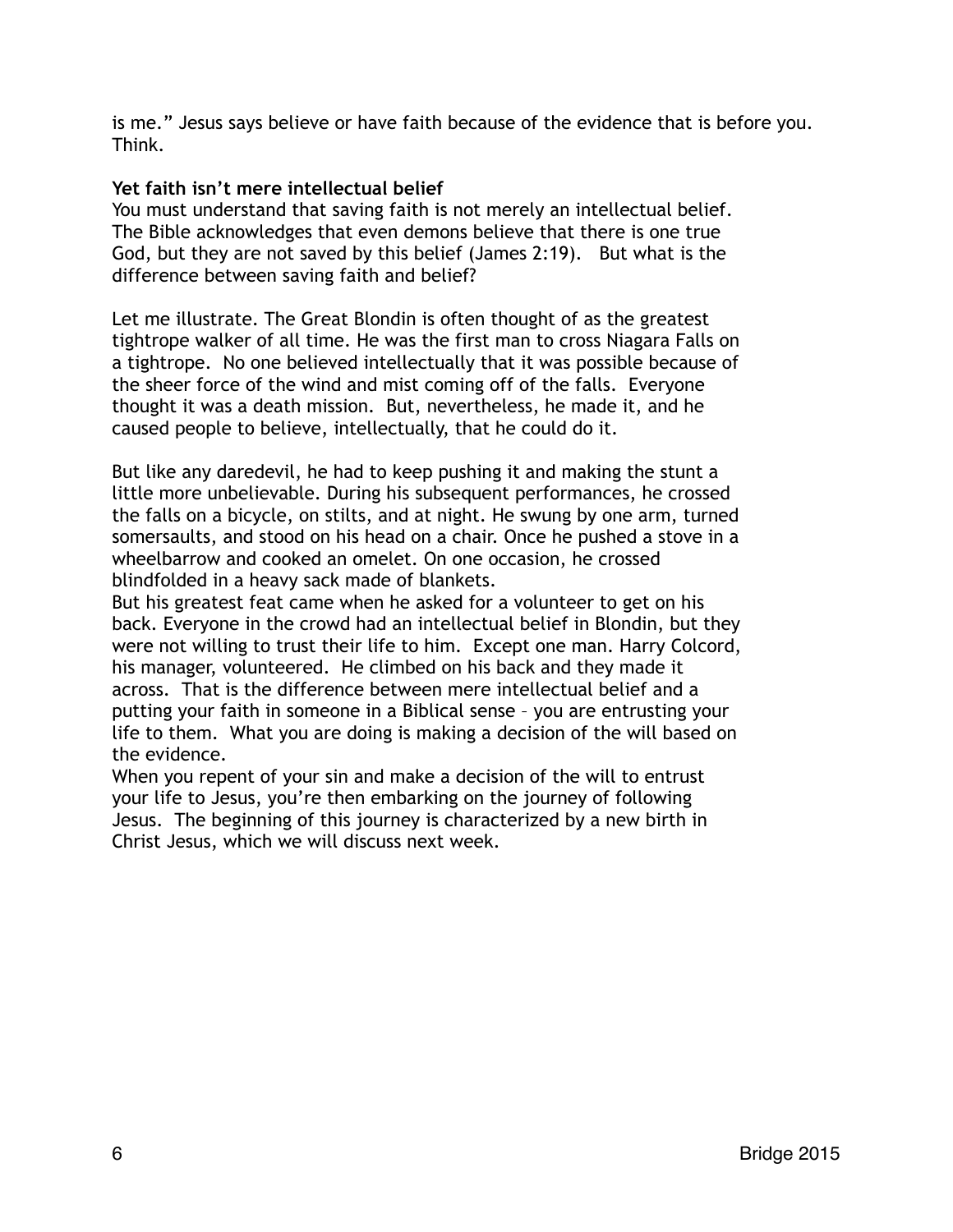# **Discussion Questions**

- 1. What about God's character makes forgiveness possible?
- 2. Define mercy.
- 3. Define grace.
- 4. Give an example of grace from your own life or from the reading.
- 5. Respond to this objection: "if salvation is all of grace, not because of anything I do, then I can live however I want."
- 6. What is repentance?
- 7. Read James 2:19; John 3:16; Romans 3:22. What is faith?